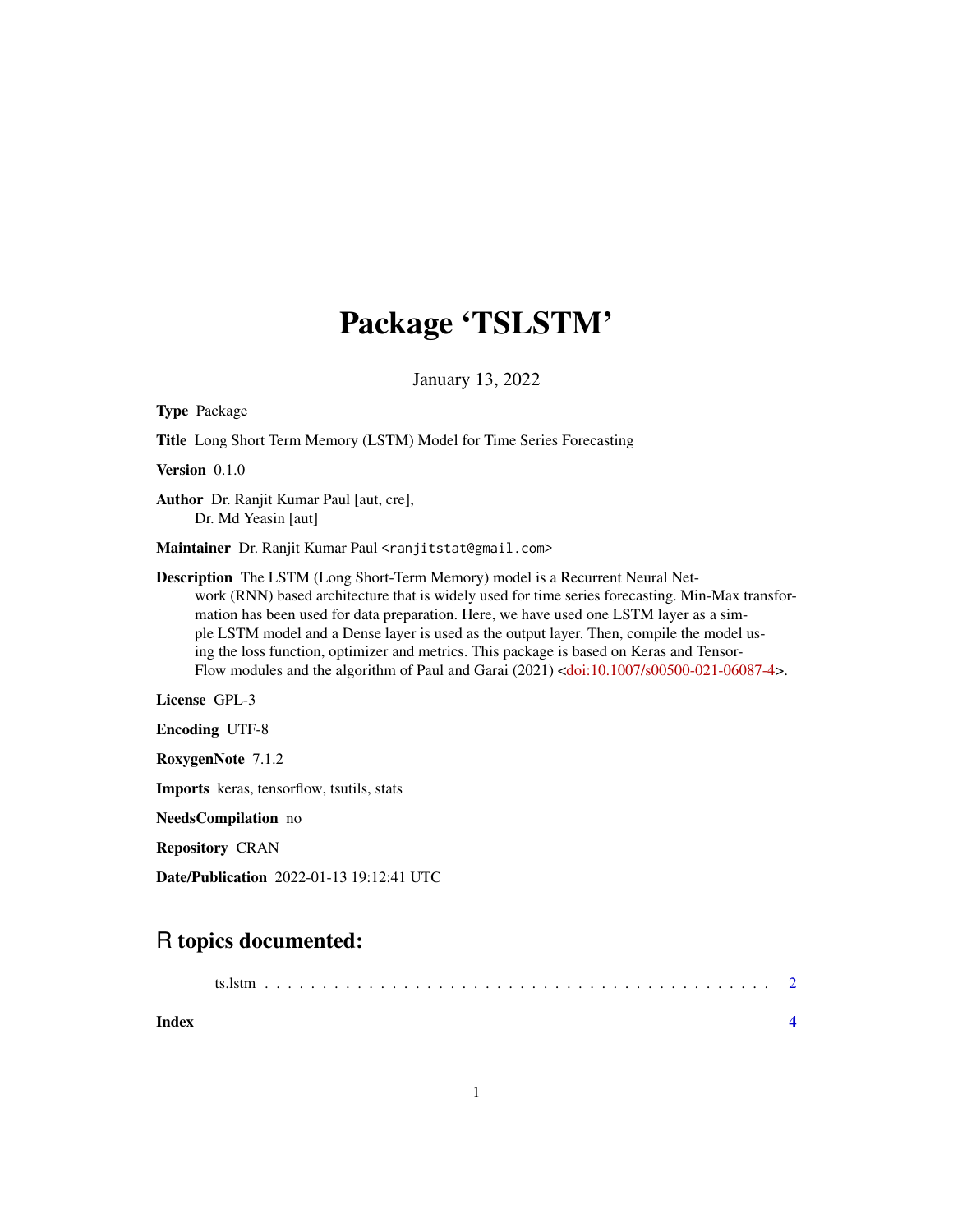#### <span id="page-1-0"></span>Description

The LSTM (Long Short-Term Memory) model is a Recurrent Neural Network (RNN) based architecture that is widely used for time series forecasting. Min-Max transformation has been used for data preparation. Here, we have used one LSTM layer as a simple LSTM model and a Dense layer is used as the output layer. Then, compile the model using the loss function, optimizer and metrics. This package is based on Keras and TensorFlow modules.

#### Usage

```
ts.lstm(
  ts,
  xreg = NULL,tsLag,
  xregLag = 0,
 LSTMUnits,
  DropoutRate = 0,
 Epochs = 10,
  CompLoss = "mse",
  CompMetrics = "mae",
  ActivationFn = "tanh",
  SplitRatio = 0.8,
  ValidationSplit = 0.1
)
```
#### Arguments

| ts              | Time series data                      |
|-----------------|---------------------------------------|
| xreg            | Exogenous variables                   |
| tsLag           | Lag of time series data               |
| xregLag         | Lag of exogenous variables            |
| LSTMUnits       | Number of unit in LSTM layer          |
| DropoutRate     | Dropout rate                          |
| Epochs          | Number of epochs                      |
| CompLoss        | Loss function                         |
| CompMetrics     | Metrics                               |
| ActivationFn    | <b>Activation function</b>            |
| SplitRatio      | Training and testing data split ratio |
| ValidationSplit |                                       |
|                 | Validation split ration               |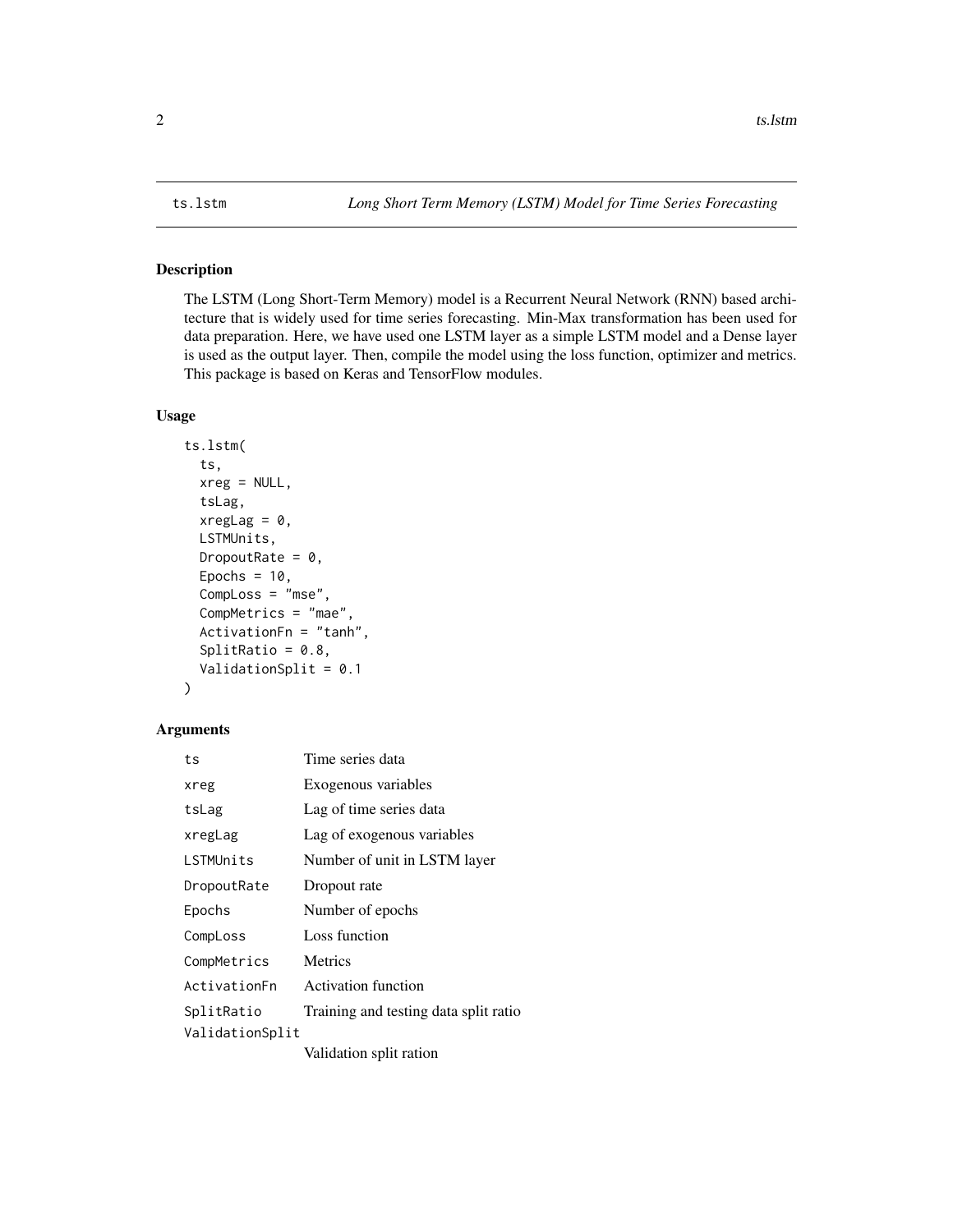#### ts.lstm  $\sim$  3

### Value

- TrainFittedValue: Fitted value of train data
- TestPredictedValue: Predicted value of test data
- AccuracyTable: RMSE and MAPE of train and test data

#### References

Paul, R.K. and Garai, S. (2021). Performance comparison of wavelets-based machine learning technique for forecasting agricultural commodity prices, Soft Computing, 25(20), 12857-12873

#### Examples

```
y<-rnorm(100,mean=100,sd=50)
x1<-rnorm(100,mean=50,sd=50)
x2<-rnorm(100, mean=50, sd=25)
x < -cbind(x1, x2)TSLSTM<-ts.lstm(ts=y,xreg = x,tsLag=2,xregLag = 0,LSTMUnits=5, Epochs=2)
```